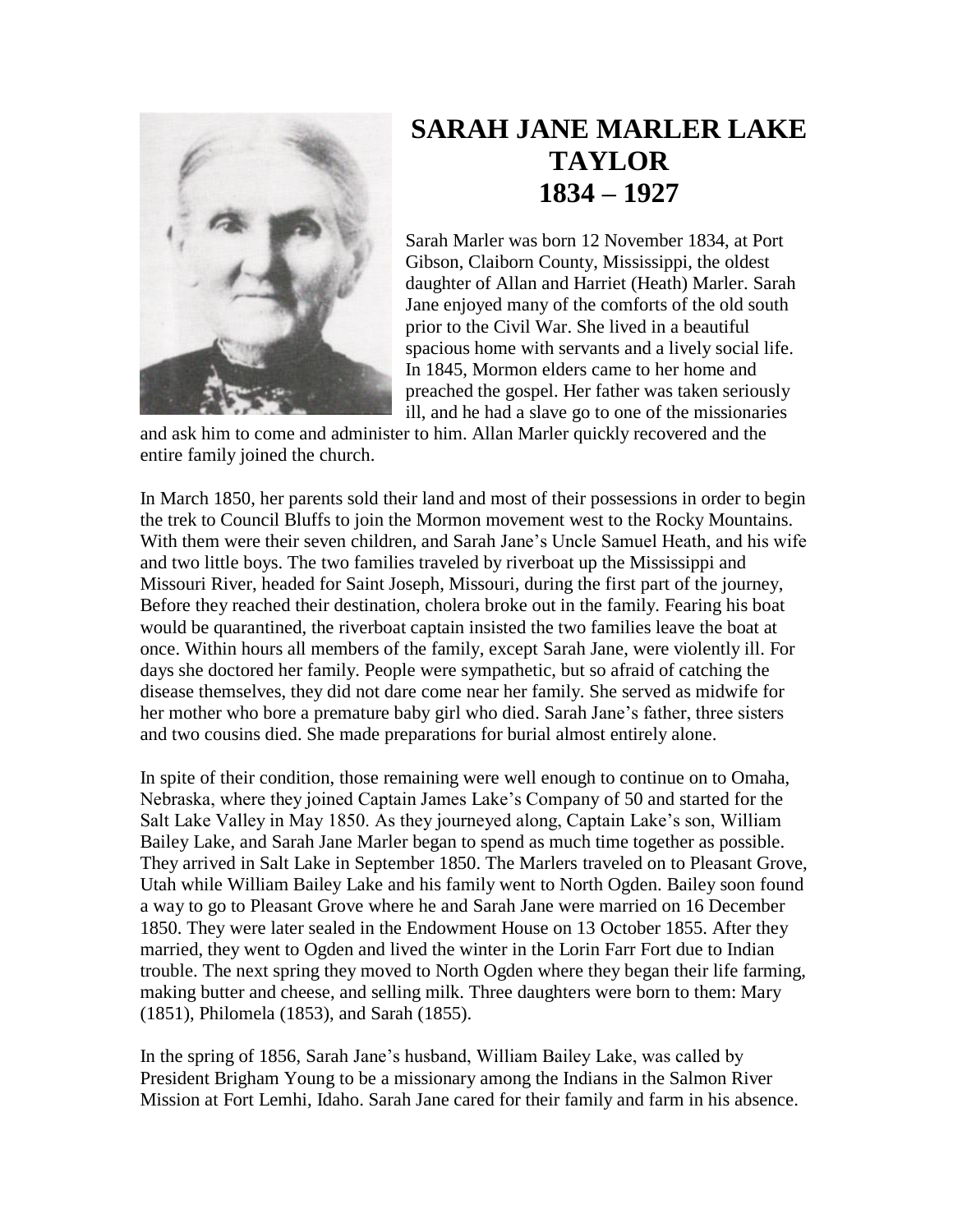The missionaries in the Salmon River Mission made frequent trips back and forth to Utah with mail and to get supplies. In the fall of 1857, William Bailey Lake was in Utah, but just after he left to return to Fort Lemhi, Sarah Jane gave birth to their first son, William Bailey Lake Jr. A note was hurriedly written and taken by Sarah Jane's brother, Allen Marler, to William who was camped at Willard, Utah. When he received news of the birth, he quickly returned to North Ogden to see his wife and new son. This was the last time his family ever saw William Bailey Lake alive.

Problems developed in the Salmon River Mission and ten men, including William Bailey Lake, left Fort Lemhi to carry mail to Salt Lake when they were ambushed by Indians near the head of the Bannock Creek in the Malad Mountains. Lake was killed and scalped by the Indians, 31 March 1858. The other men had to leave his body in order to save their own lives. His body was discovered three or four days later by men assisting in the evacuation of the Salmon River Missionaries. They packed the body in snow obtained from the north side of a distant hill, and returned it to Utah for burial in the North Ogden Cemetery just before his widow, Sarah Jane, left for the flats west of Provo with others evacuating because of the approach of Johnston's Army. Sarah Jane left her home with straw in the doorway to be torched should the army come into the valley.

Sarah Jane and her four children remained in Utah County for several months. One day Brigham Young, who was a good friend of the Lakes, inquired of Pleasant Green Taylor, William Bailey's brother-in-law, how Sarah Jane and her family were doing. He told Brother Taylor that he should marry Sarah Jane and take care of Bailey's family. Sarah Jane Marler Lake and Pleasant Green Taylor were married by Brigham Young on 20 June 1858 in Provo.

When the saints camped in Utah County they received word that Johnston's Army had passed through the valley, so they returned to their homes. Sarah Jane moved her family into Pleasant Green Taylor's home in Harrisville. Pleasant Green later built a home that she shared with another wife, Jane Narcissus (Shurtleff) Taylor. Almost across the street was the home shared by the other two wives, Mary Eliza (Shurtleff) Taylor and Clarissa (Lake) Taylor. Sarah Jane and Pleasant Green Taylor had six children born to them: George Allen Taylor (1859), Josiah Taylor (1861), Eliza Ann Taylor (1864), Loren Green Taylor (1866), Alexander Taylor (1869), and Walter Taylor (1874). Sarah Jane never forgot some of her ties with the old south, and she is credited with the most successful effort at raising cotton by the pioneers in Weber County. She brought cotton seed with her, planted it, and raised a good crop. After picking the cotton, she separated the seeds by hand, washed and carded it, and then spun it into thread. This she "wove into cloth and made dresses, sheets, tablecloths, and underclothes as well." The climate was not suitable for this becoming a profitable industry, so it was more of a novelty.

Because of several deaths in her family, she helped raise several of her grandchildren. She was short in stature and was affectionately called by some of her descendents as "Little Grandma." At age 87 she fell and broke her hip. In spite of being told by her doctor that she would never walk again, she was able to walk without a cane, and she even danced a jig on her 92nd birthday at which time she had 310 descendants including